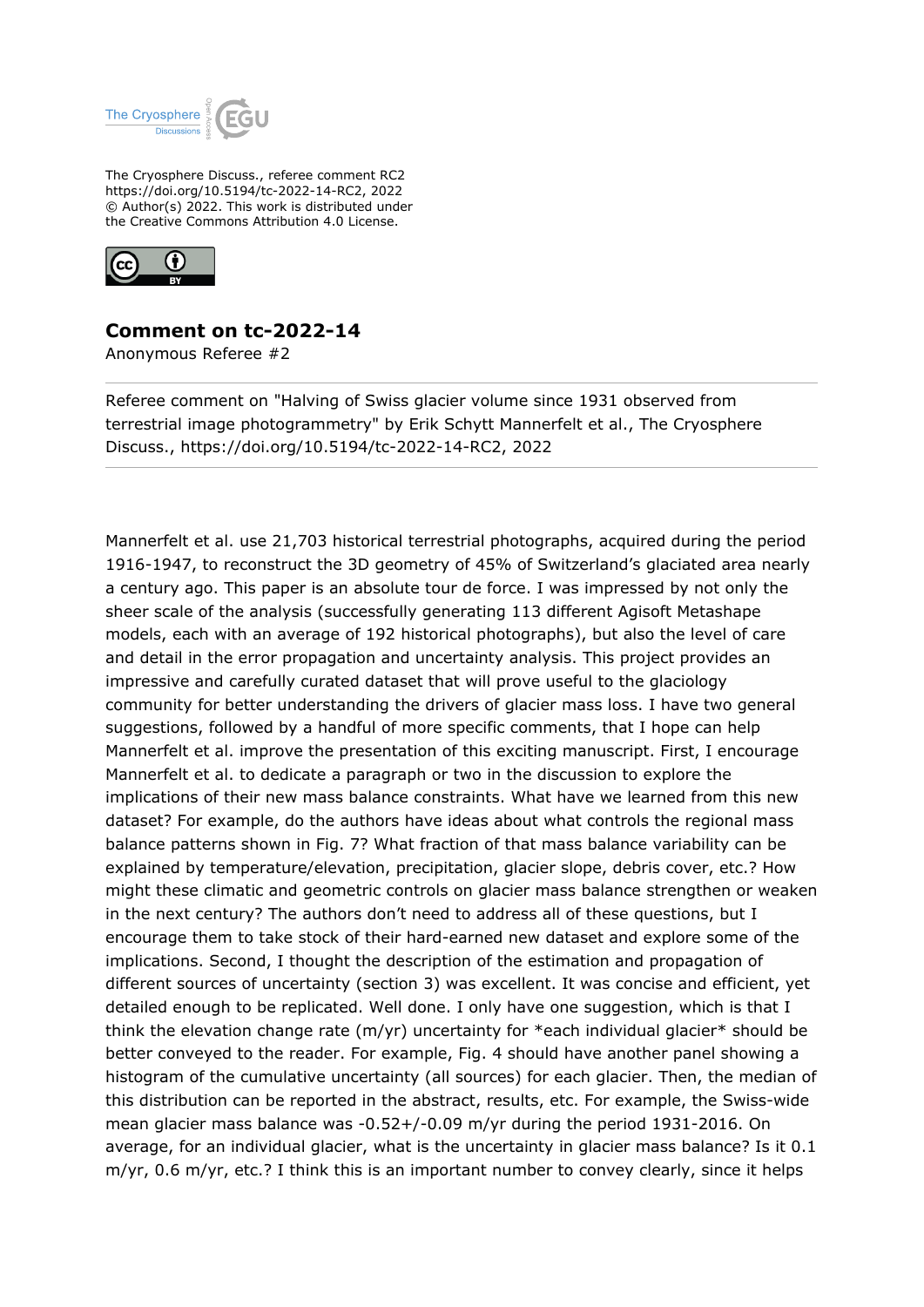the reader understand how much uncertainty is associated with an individual glacier mass balance estimate (rather than the regional and Swiss-wide averages). Overall, this is a very impressive and exciting manuscript, and I recommend publication with minor revisions.

## **Specific comments**

Lines 21-22: It might provide useful context for the reader if you plot the glaciological mass balance data for the handful of monitored glaciers in Switzerland and the European Alps—for example, can Fig. 1 include a sub-panel that has a plot like Fig. 5 of Huss et al. (2015) or Fig. 1 in Oerlemans (1994), with the published of field-based glacier change data for European glaciers? I think that plot would effectively convey both how sparse the existing data are (i.e., how few glaciers have repeat field-based monitoring), and a sense of the patterns and magnitude of glacier change over the last century.

Lines 76-77: "The cameras were of two different brands called "Wild" and "Zeiss", which had different focal lengths, image dimensions, and frame appearances…" Perhaps you should be more specific here—you explain that the cameras are of two different brands, but are there multiple camera types and lenses of each brand? In other words, do you solve for a full separate set of camera parameters for each of the 21 individual cameras used, or, are there camera distortion parameters that are largely shared between the two groups of Wild vs. Zeiss cameras? You mostly answer this question in lines 165-170, but I'm still curious whether you shared any of the camera parameters across different individual cameras of the same model. Alternatively, after the fact, did you explore how different the Metashape-determined camera parameters varied across individual cameras of the same model? That would be an interesting observation to share with folks who want to do similar regional reconstructions for other glaciated areas.

Line 116: "In a nutshell, images and associated metadata are preprocessed first for homogenizing the inputs." – Can you be a little more specific here? What are you homogenizing? Perhaps you should say "…images are preprocessed first to remove the geometric distortions introduced during digitization (scanning) and to correct for biased position data."

Lines 135-137: Can you give the reader a little bit of intuition for why, in 32% of the images in the dataset, only 3 fiducial marks could be identified? Were the images too degraded to see the pattern by eye, or was it just that the automated detection couldn't spot the fiducial marks in regions of the images that were very dark, etc.?

Lines 144-149: Can you add a sentence to explain how the initial position data from  $\sim$ 1931 was determined? Why does this slight bias exist in the position data?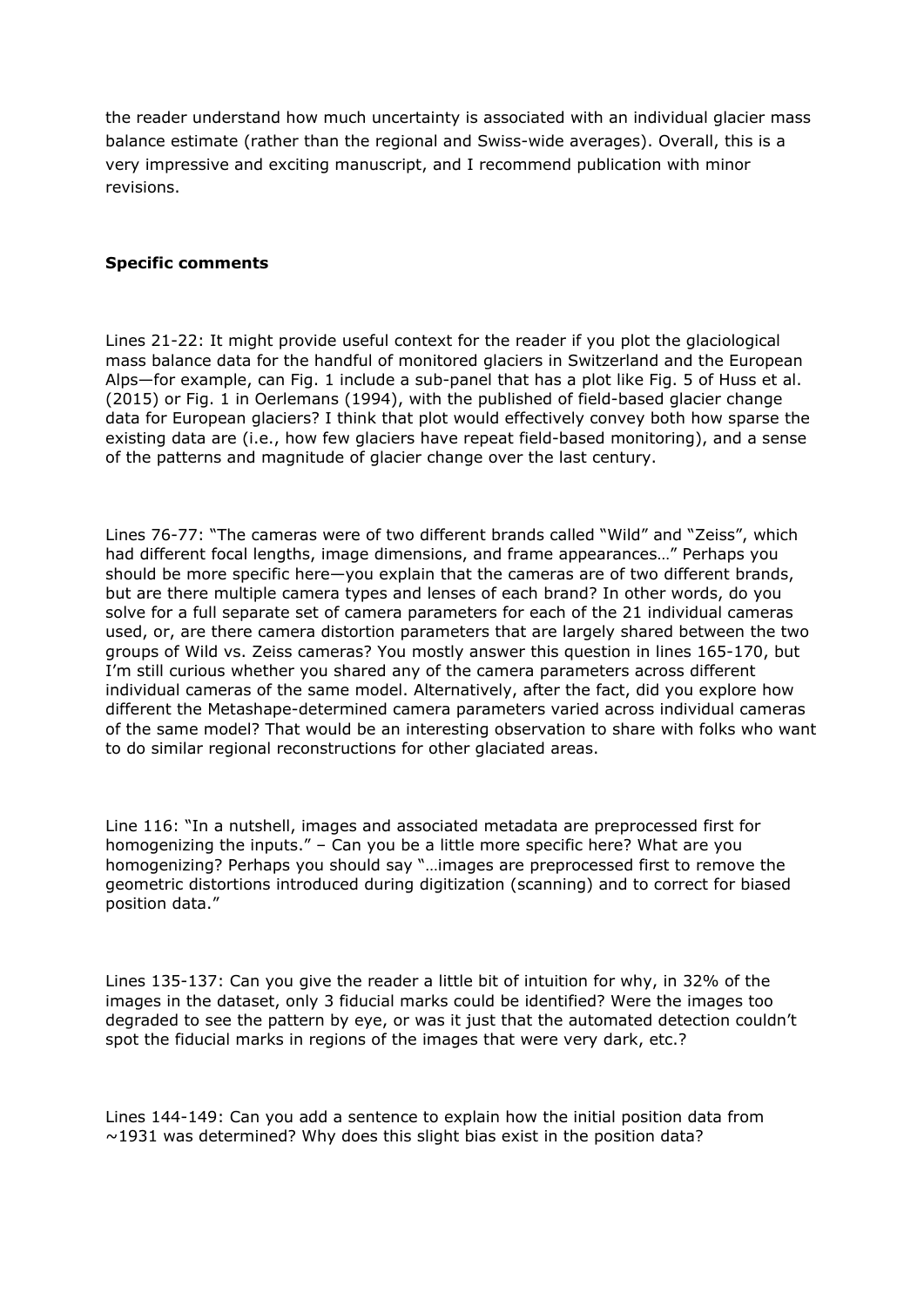Lines 167-170: I'm interested and a little surprised that the same individual camera can have different parameters (as constrained during the Metashape reconstruction) from different years! How much do the distortion parameters vary? Is it more than you expect from the uncertainties associated with the Metashape reconstructions? Have you done any sensitivity experiments to make sure that you're not overfitting the camera parameters in Metashape due to the inherent limitations of the dataset—minimal spatial coverage, physical image degradation, poor overlap, etc.?

Lines 208-210: Can you give the reader a little intuition for the reason of the limited glacier coverage (55% of the glaciated area is missing). Is this largely because much of the glacier area was not imaged from 2 viewing angles (due to occlusion and a limited number of photograph stations?), or, is it that much of the glacier surface didn't have enough "features" (texture) that could be matched during the photogrammetric reconstruction? If it's the latter, it seems surprising that the upper-elevation areas, with more snow/firn cover, wouldn't have sparser coverage?

Lines 321-322: Can you put this number in context? What percent of the total eustatic sea level rise (1931-2016) is represented by the melting of Swiss glaciers?

Lines 331-334: Perhaps you can address this in the discussion rather than the results, but I think you should add a sentence or two to explain what you think the mechanism is to explain why ice at higher elevation is experiencing less negative mass balance, and whether you think this trend is going to be strengthened or weakened in the future.

Lines 409-410: "The uncertainty analyses of this study show that the regional aggregates are accurate, thus indicating that a reanalysis of the TerrA imagery with modern methods may be worthwhile especially if interested in individual glaciers." See my second general comment in the first paragraph of this review. I think it would help the reader to convey more clearly what the uncertainty is for the mass balance estimate of any individual glacier. This could be conveyed effectively with a histogram where the x-axis is uncertainty (m/yr) and the y-axis is the number of glaciers (like Fig. 4C, but showing cumulative uncertainties).

Figure 1: Perhaps you should include a small inset in Fig. 1A to show the map of all European glaciers and country borders, with a rectangle highlighting your study area shown in (A)?

Figure 4: I think the most useful error-related figure for the reader would be a modification of (C) in which you plot the histogram of the \***total\*** elevation change rate uncertainty (propagated from all the different components of uncertainty shown as separate colors in Fig. 4C) for the glaciers you reconstructed. What's the median glacierspecific dH/dt uncertainty? That would be a really helpful statistic to report widely in the paper (e.g., in the Fig. 4 caption, in the results, and in the abstract and conclusion).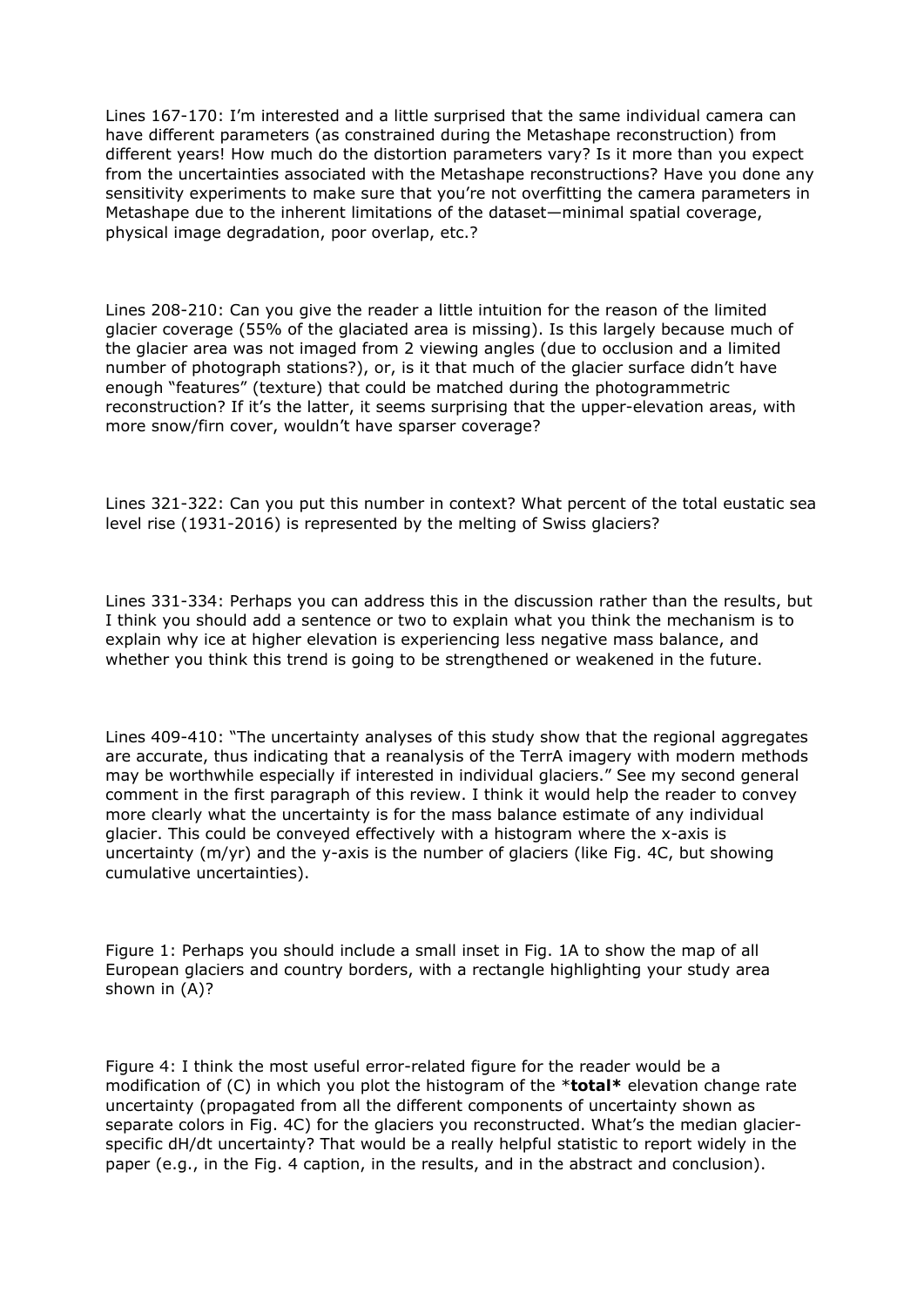## **Technical comments/corrections (line edits)**

Line 40: remove "that is"

Line 45: "of nearly all glaciers in Switzerland" – can you finish this sentence with the number of reconstructed glaciers in parentheses? (i.e. "…of nearly all glaciers in Switzerland (XXX)").

Line 115: remove "being"

There's a mix of British- vs. American-style spelling of various words—I'd stick to one or the other for consistency. It seems that the American style is used most of the time. Here are a few occurrences of British English that I saw:

Line 46: centre -> center

Line 100: centre -> center

Line 125: centrepoint -> centerpoint

Line 193: centre -> center

Line 327: analyse -> analyze

Line 331: Analysing -> Analyzing

Line 401: analysed -> analyzed

Line 129: replace "increase" with "introduce" (since 2 fiducial marks represents zero redundancy for the similarity transformation, so 3 fiducial marks introduces redundancy).